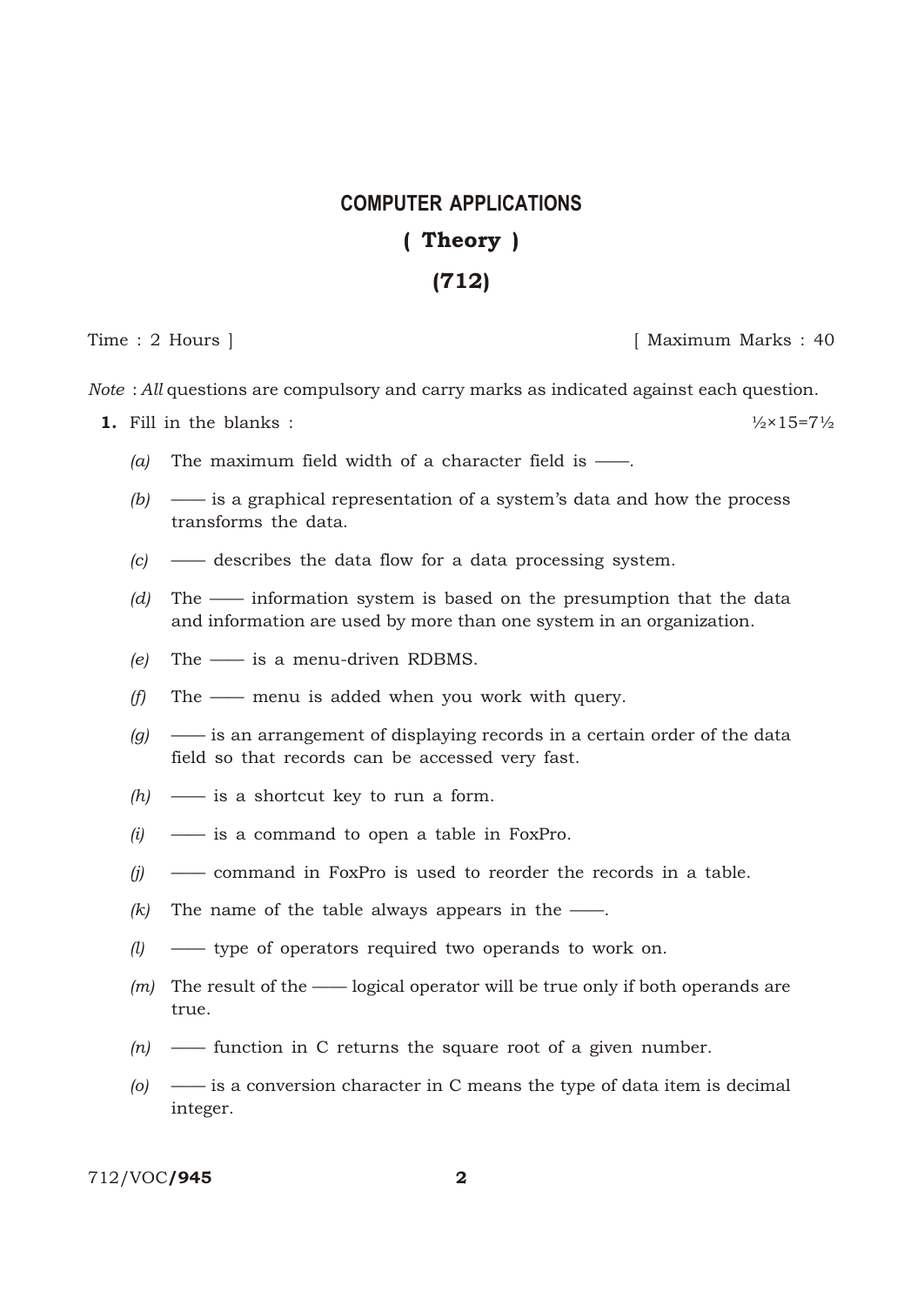- **2.** Write True (*T*) or False (*F*) :  $\frac{1}{2} \times 15 = 7\frac{1}{2}$ 
	- *(a)* In C language variable declaration is optional.
	- *(b)* getchar( ) prints or displays a single character.
	- *(c)* && is an example of logical operator.
	- *(d)* Function prototyping is optional in C.
	- *(e)* You cannot customize the report created through Report Wizard.
	- *(f)* Delete command in FoxPro is used to remove the records mark for deletion permanently from the table.
	- *(g)* Main is a valid identifier name.
	- *(h)* The extension given to a query file is .qpr.
	- *(i)* A float datatype occupies 4 bytes in memory.
	- *(j)* In pilot run the new system is run with the data from one or more of the previous periods for the whole or part of the system.
	- *(k)* Ctrl + Z is the keyboard shortcut to append records in FoxPro.
	- *(l)* You can select more than one field for the sorting order.
	- *(m)* Fixed capital is not same over a longer period and is required only in the last stage.
	- *(n)* The 'debug' window allows you to watch program execution.
	- *(o)* In C language uppercase letters and lowercase letters produce different output.
- **3.** (a) Write short notes on the following : 1×3=3
	- *(i)* Header file
	- *(ii)* Structure
	- *(iii)* Top-down programming approach
	- *(b)* Write a program in Visual FoxPro to swap the value of two given numbers—A and B. 5

712/VOC**/945** 3 **3 12/VOC/945 12/VOC/945**